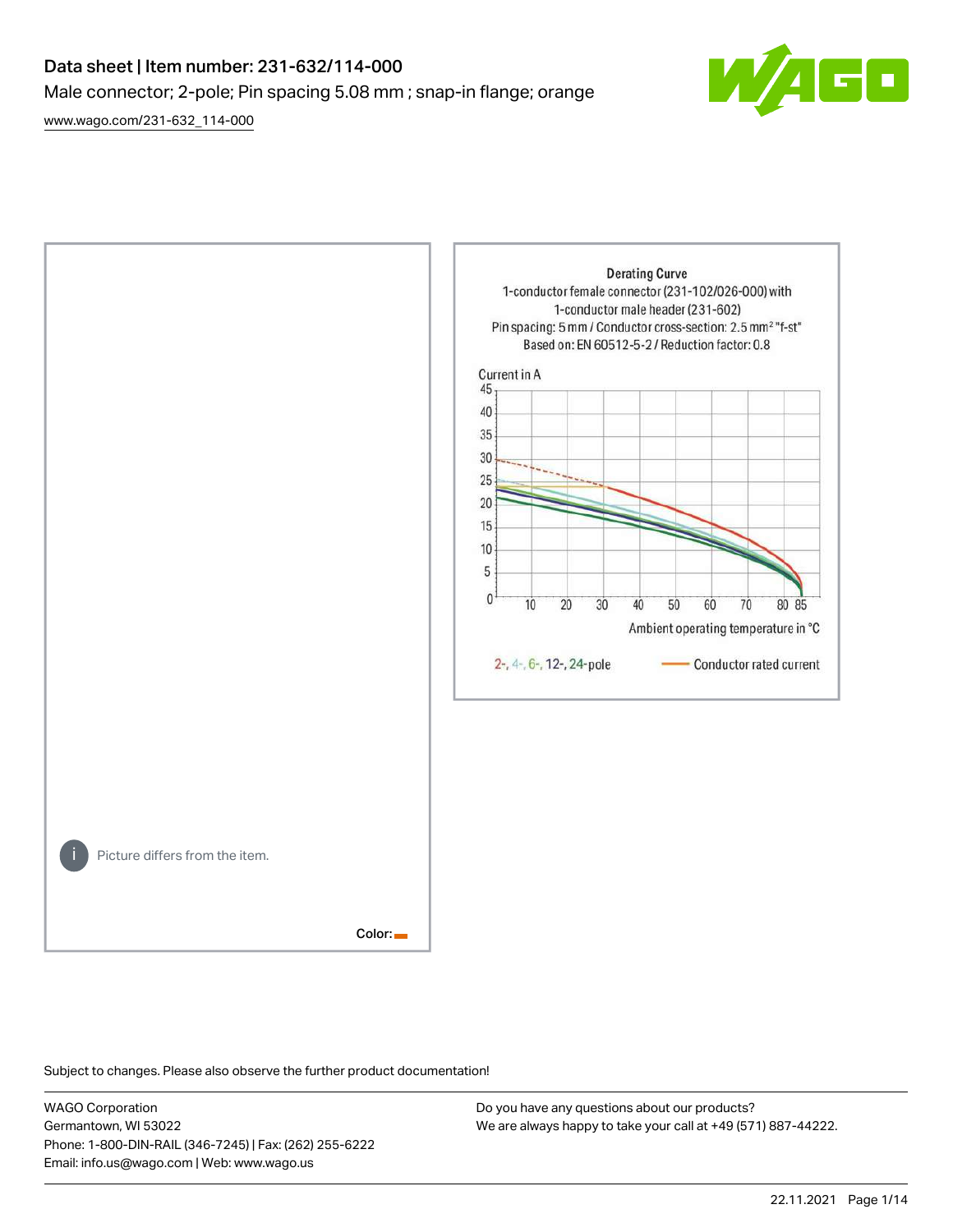



 $L =$  (pole no. x pin spacing) + 3.2 mm

 $L_3 = L - 0.2$  mm

 $L_4 = L_3 + 15.2$  mm

 $L_5 = L_3 + 18$  mm

 $L_A = L_3 + 12.6$  mm

 $L_B = L_3 + 13.2$  mm

Subject to changes. Please also observe the further product documentation!

WAGO Corporation Germantown, WI 53022 Phone: 1-800-DIN-RAIL (346-7245) | Fax: (262) 255-6222 Email: info.us@wago.com | Web: www.wago.us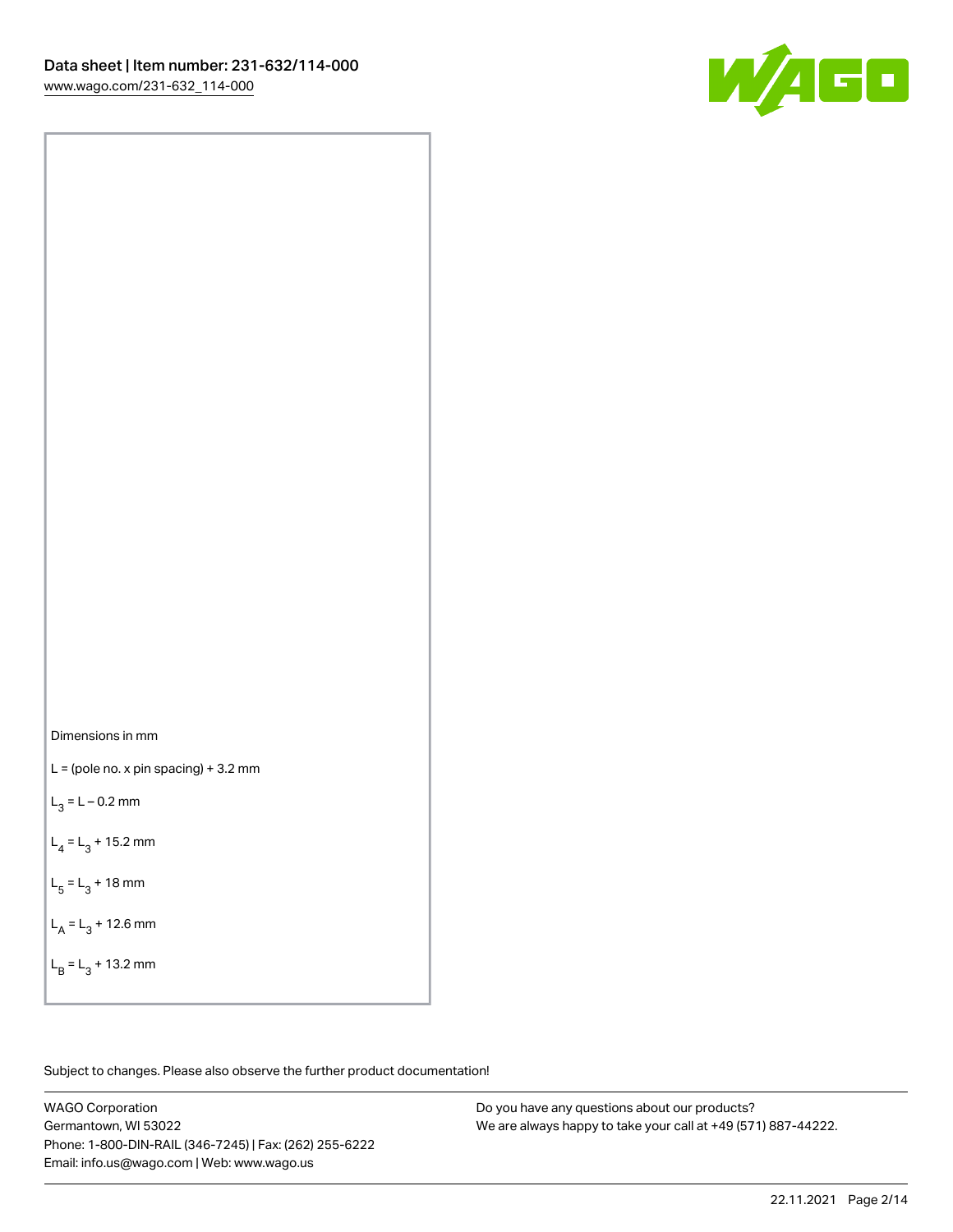# Item description

- $\blacksquare$ Universal connection for all conductor types
- $\blacksquare$ Easy cable pre-assembly and on-unit wiring via vertical and horizontal CAGE CLAMP<sup>®</sup> actuation
- $\blacksquare$ For wire-to-wire and board-to-wire connections
- $\blacksquare$ Versions available with snap-in mounting feet or flanges for panel or through-panel mounting
- $\blacksquare$ With coding fingers

# Data Notes

| Safety information 1 | The <i>MCS – MULTI CONNECTION SYSTEM</i> includes connectors<br>without breaking capacity in accordance with DIN EN 61984. When<br>used as intended, these connectors must not be connected<br>/disconnected when live or under load. The circuit design should<br>ensure header pins, which can be touched, are not live when<br>unmated. |
|----------------------|--------------------------------------------------------------------------------------------------------------------------------------------------------------------------------------------------------------------------------------------------------------------------------------------------------------------------------------------|
| Variants:            | Other pole numbers<br>Gold-plated or partially gold-plated contact surfaces<br>Other versions (or variants) can be requested from WAGO Sales or<br>configured at https://configurator.wago.com/                                                                                                                                            |

## Electrical data

### IEC Approvals

| Ratings per                 | IEC/EN 60664-1                                                        |
|-----------------------------|-----------------------------------------------------------------------|
| Rated voltage (III / 3)     | 320 V                                                                 |
| Rated surge voltage (III/3) | 4 <sub>k</sub> V                                                      |
| Rated voltage (III/2)       | 320 V                                                                 |
| Rated surge voltage (III/2) | 4 <sub>k</sub> V                                                      |
| Nominal voltage (II/2)      | 630 V                                                                 |
| Rated surge voltage (II/2)  | 4 <sub>kV</sub>                                                       |
| Rated current               | 12A                                                                   |
| Legend (ratings)            | $(III / 2)$ $\triangle$ Overvoltage category III / Pollution degree 2 |

# UL Approvals

| Approvals per                  | UL 1059 |
|--------------------------------|---------|
| Rated voltage UL (Use Group B) | 300 V   |
| Rated current UL (Use Group B) | 15 A    |
| Rated voltage UL (Use Group D) | 300 V   |

Subject to changes. Please also observe the further product documentation!

| <b>WAGO Corporation</b>                                | Do you have any questions about our products?                 |
|--------------------------------------------------------|---------------------------------------------------------------|
| Germantown, WI 53022                                   | We are always happy to take your call at +49 (571) 887-44222. |
| Phone: 1-800-DIN-RAIL (346-7245)   Fax: (262) 255-6222 |                                                               |
| Email: info.us@wago.com   Web: www.wago.us             |                                                               |

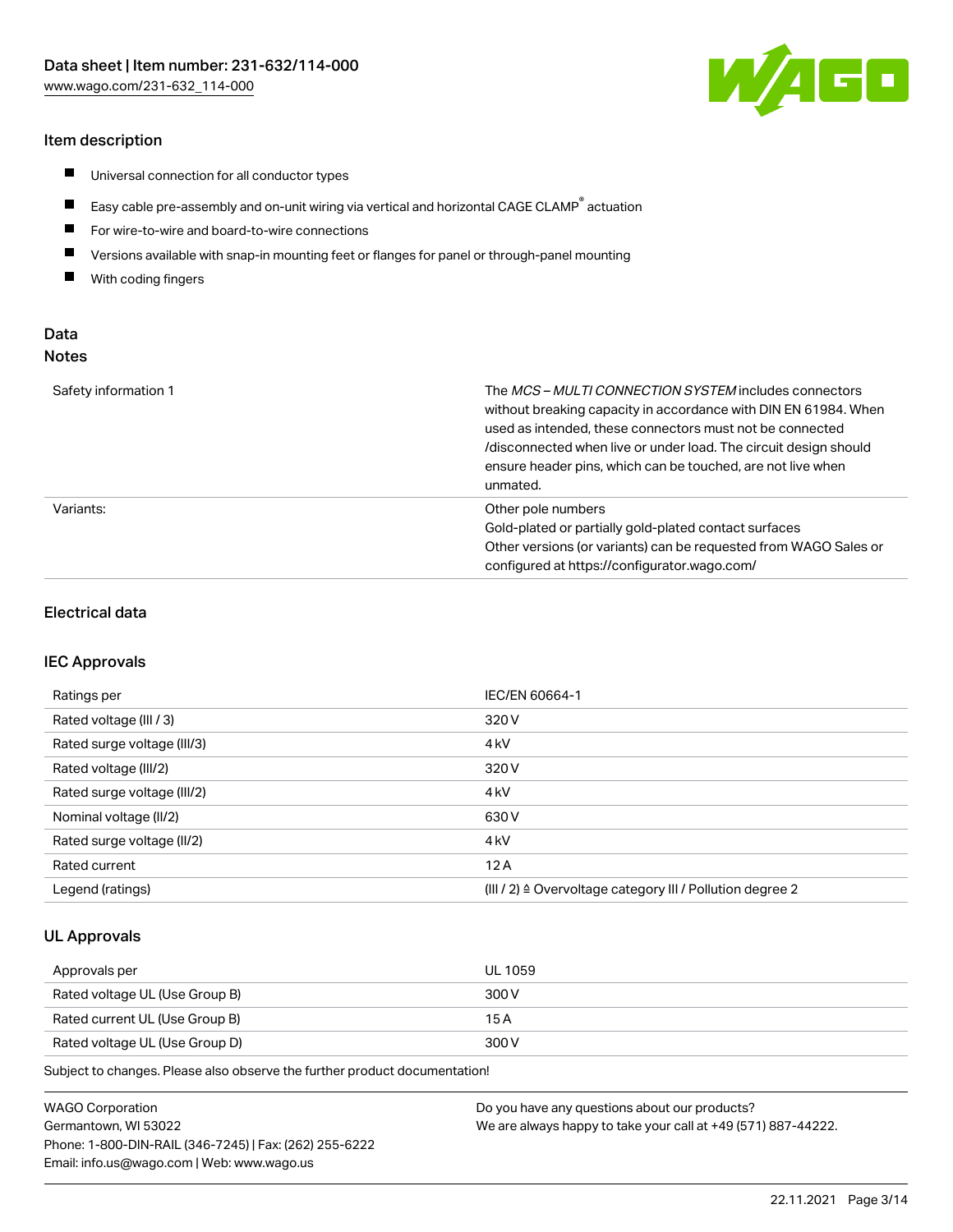[www.wago.com/231-632\\_114-000](http://www.wago.com/231-632_114-000)



| Rated current UL (Use Group D) | 10 A |
|--------------------------------|------|
|--------------------------------|------|

# Ratings per UL

| Rated voltage UL 1977 | 600 V |
|-----------------------|-------|
| Rated current UL 1977 |       |

# CSA Approvals

| Approvals per                   | CSA   |
|---------------------------------|-------|
| Rated voltage CSA (Use Group B) | 300 V |
| Rated current CSA (Use Group B) | 15 A  |
| Rated voltage CSA (Use Group D) | 300 V |
| Rated current CSA (Use Group D) | 10 A  |

## Connection data

| Total number of connection points |  |
|-----------------------------------|--|
| Total number of potentials        |  |
| Number of connection types        |  |
| Number of levels                  |  |

# Connection 1

#### Connection technology CAGE CLAMP®

|                                                   | <b>CAGE CLAMP</b>                       |
|---------------------------------------------------|-----------------------------------------|
| Actuation type                                    | Operating tool                          |
| Solid conductor                                   | $0.08$ 2.5 mm <sup>2</sup> / 28  12 AWG |
| Fine-stranded conductor                           | $0.08$ 2.5 mm <sup>2</sup> / 28  12 AWG |
| Fine-stranded conductor; with insulated ferrule   | $0.251.5$ mm <sup>2</sup>               |
| Fine-stranded conductor; with uninsulated ferrule | $0.252.5$ mm <sup>2</sup>               |
| Strip length                                      | 89 mm / 0.31  0.35 inch                 |
| Number of poles                                   | 2                                       |
| Conductor entry direction to mating direction     | 0°                                      |

# Physical data

| Pin spacing | 5.08 mm / 0.2 inch    |
|-------------|-----------------------|
| Width       | 31.16 mm / 1.227 inch |
| Height      | 17.5 mm / 0.689 inch  |
| Depth       | 27.5 mm / 1.083 inch  |

Subject to changes. Please also observe the further product documentation! Mechanical data

| <b>WAGO Corporation</b>                                | Do you have any questions about our products?                 |
|--------------------------------------------------------|---------------------------------------------------------------|
| Germantown, WI 53022                                   | We are always happy to take your call at +49 (571) 887-44222. |
| Phone: 1-800-DIN-RAIL (346-7245)   Fax: (262) 255-6222 |                                                               |
| Email: info.us@wago.com   Web: www.wago.us             |                                                               |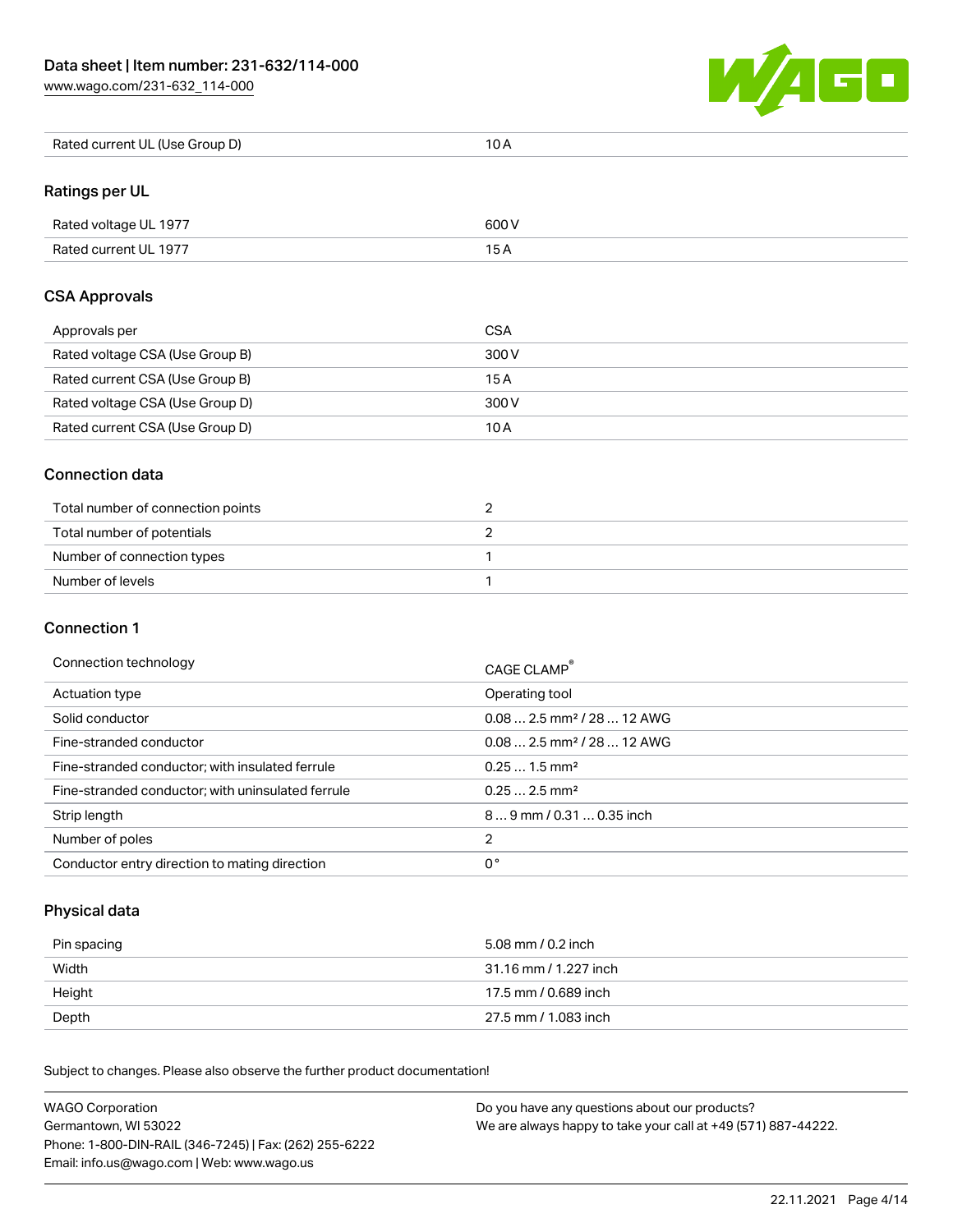[www.wago.com/231-632\\_114-000](http://www.wago.com/231-632_114-000)



# Mechanical data

| Housing sheet thickness | $0.5$ 2.5 mm / 0.02  0.098 inch |
|-------------------------|---------------------------------|
| Mounting type           | Snap-in                         |
| Mounting type           | Feed-through mounting           |

## Plug-in connection

| Contact type (pluggable connector) | Male connector/plug |
|------------------------------------|---------------------|
| Connector (connection type)        | for conductor       |
| Mismating protection               | No                  |
| Locking of plug-in connection      | Without             |

### Material data

| Color                       | orange                                |
|-----------------------------|---------------------------------------|
| Material group              |                                       |
| Insulation material         | Polyamide (PA66)                      |
| Flammability class per UL94 | V <sub>0</sub>                        |
| Clamping spring material    | Chrome nickel spring steel (CrNi)     |
| Contact material            | Electrolytic copper $(E_{\text{Cl}})$ |
| Contact plating             | tin-plated                            |
| Fire load                   | $0.126$ MJ                            |
| Weight                      | 5.6g                                  |

# Environmental requirements

| Limit temperature range<br>the contract of the contract of the contract of the contract of the contract of the contract of the contract of | . +100 ℃<br>-60 |  |
|--------------------------------------------------------------------------------------------------------------------------------------------|-----------------|--|
|--------------------------------------------------------------------------------------------------------------------------------------------|-----------------|--|

# Commercial data

| Product Group         | 3 (Multi Conn. System) |
|-----------------------|------------------------|
| PU (SPU)              | 50 Stück               |
| Packaging type        | box                    |
| Country of origin     | DE                     |
| <b>GTIN</b>           | 4050821279747          |
| Customs tariff number | 8536694040             |

# Approvals / Certificates

Country specific Approvals

**Certificate** 

Subject to changes. Please also observe the further product documentation!

WAGO Corporation Germantown, WI 53022 Phone: 1-800-DIN-RAIL (346-7245) | Fax: (262) 255-6222 Email: info.us@wago.com | Web: www.wago.us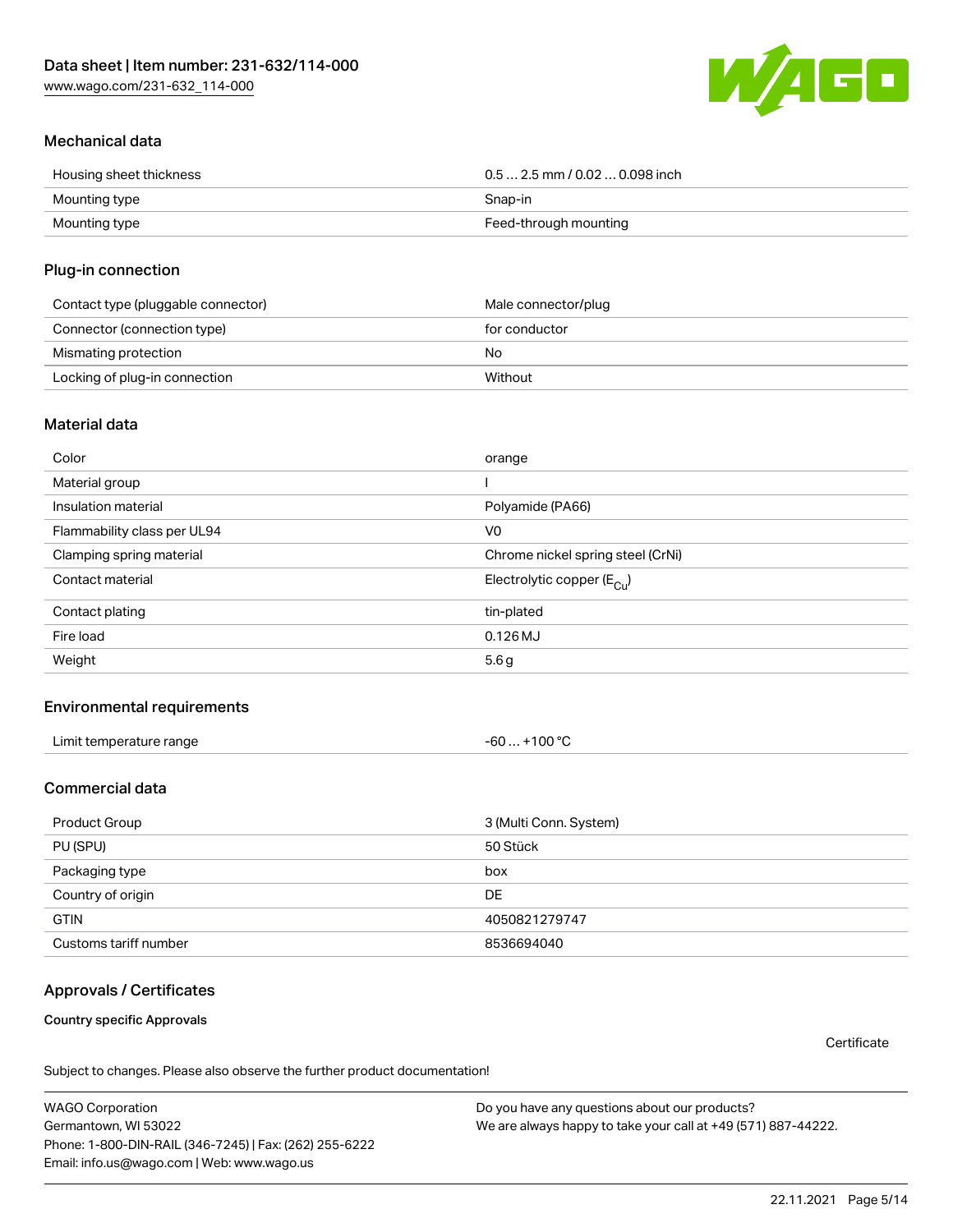# Data sheet | Item number: 231-632/114-000

[www.wago.com/231-632\\_114-000](http://www.wago.com/231-632_114-000)



| Logo | Approval                        | <b>Additional Approval Text</b> | name       |
|------|---------------------------------|---------------------------------|------------|
|      | <b>CB</b>                       | IEC 61984                       | NL-39756   |
|      | DEKRA Certification B.V.        |                                 |            |
|      | <b>CSA</b>                      | C <sub>22.2</sub>               | 1466354    |
|      | DEKRA Certification B.V.        |                                 |            |
|      | <b>KEMA/KEUR</b>                | EN 61984                        | 2190761.01 |
| EMA  | <b>DEKRA Certification B.V.</b> |                                 |            |

#### Ship Approvals

|      |                     |                          | Certificate |
|------|---------------------|--------------------------|-------------|
| Logo | Approval            | Additional Approval Text | name        |
|      | BV                  | IEC 60998                | 11915/D0    |
| 0    | Bureau Veritas S.A. |                          | BV          |

#### UL-Approvals

**BUREAU** 

|                       |                                             |                                 | Certificate |
|-----------------------|---------------------------------------------|---------------------------------|-------------|
| Logo                  | Approval                                    | <b>Additional Approval Text</b> | name        |
| $\boldsymbol{\theta}$ | cURus<br>Underwriters Laboratories Inc.     | <b>UL 1059</b>                  | E45172      |
| J                     | <b>UR</b><br>Underwriters Laboratories Inc. | <b>UL 1977</b>                  | E45171      |

# Counterpart

| ltem no.231-302/026-000                                                            |                              |
|------------------------------------------------------------------------------------|------------------------------|
| Female plug; 2-pole; 12 AWG max; pin spacing 5.08 mm; 1 conductor per pole; orange | www.wago.com/231-302/026-000 |

#### Optional accessories

Jumpers

**Jumper** 

Subject to changes. Please also observe the further product documentation!

WAGO Corporation Germantown, WI 53022 Phone: 1-800-DIN-RAIL (346-7245) | Fax: (262) 255-6222 Email: info.us@wago.com | Web: www.wago.us Do you have any questions about our products? We are always happy to take your call at +49 (571) 887-44222.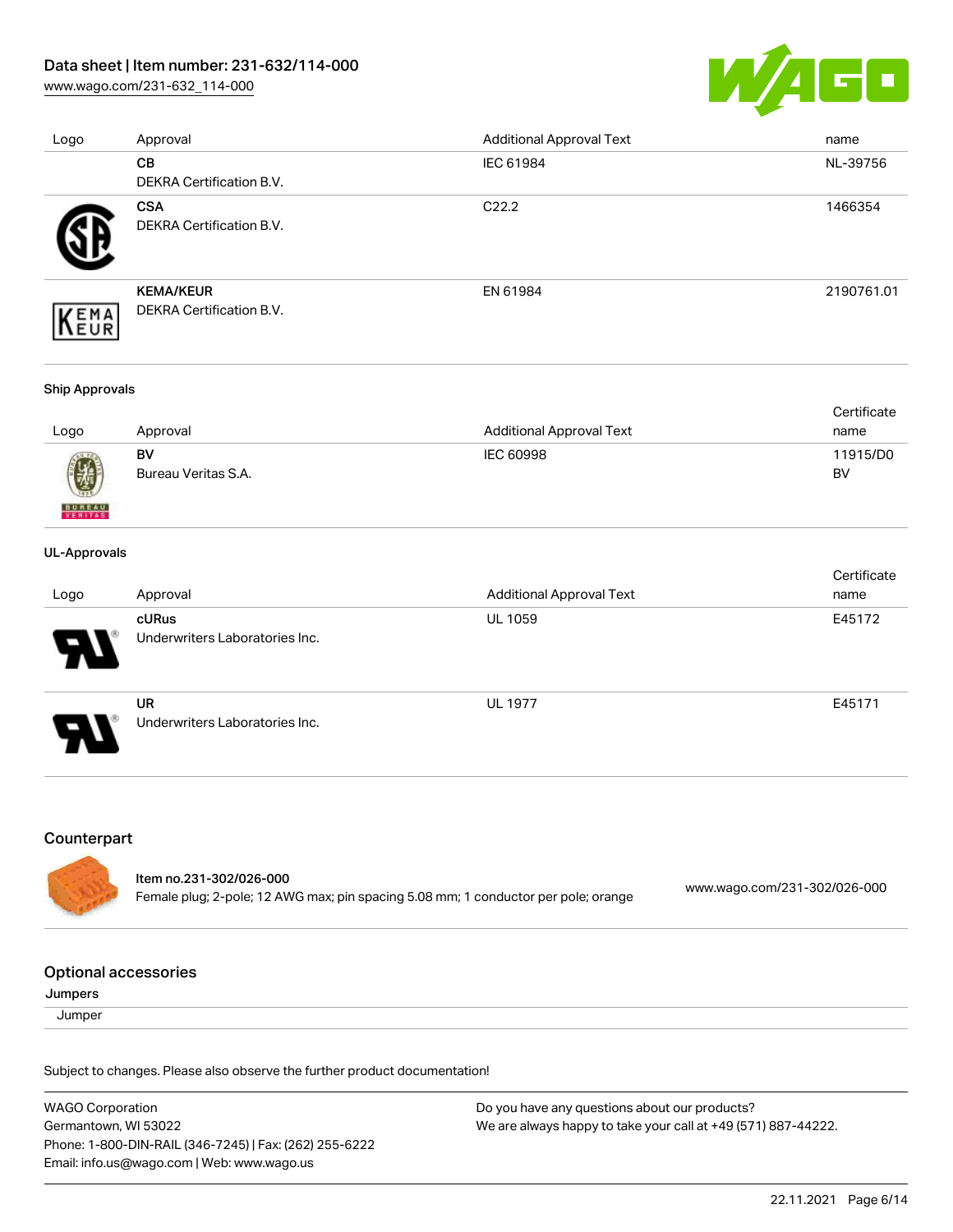# Data sheet | Item number: 231-632/114-000

[www.wago.com/231-632\\_114-000](http://www.wago.com/231-632_114-000)



|                | Item no.: 231-905                                                                           | www.wago.com/231-905 |
|----------------|---------------------------------------------------------------------------------------------|----------------------|
|                | Jumper; for conductor entry; 5-way; insulated; gray                                         |                      |
|                | Item no.: 231-903                                                                           | www.wago.com/231-903 |
|                | Jumper; for conductor entry; 3-way; insulated; gray                                         |                      |
|                | ltem no.: 231-907                                                                           | www.wago.com/231-907 |
|                | Jumper; for conductor entry; 7-way; insulated; gray                                         |                      |
|                | Item no.: 231-910                                                                           | www.wago.com/231-910 |
|                | Jumper; for conductor entry; 10-way; insulated; gray                                        |                      |
|                | Item no.: 231-902                                                                           |                      |
|                | Jumper; for conductor entry; 2-way; insulated; gray                                         | www.wago.com/231-902 |
| Cover          |                                                                                             |                      |
| Cover          |                                                                                             |                      |
|                | Item no.: 231-669                                                                           |                      |
|                | Lockout caps; for covering unused clamping units; orange                                    | www.wago.com/231-669 |
| <b>Tools</b>   |                                                                                             |                      |
| Operating tool |                                                                                             |                      |
|                | Item no.: 209-130                                                                           | www.wago.com/209-130 |
|                | Operating tool; suitable for 264, 280 and 281 Series; 1-way; of insulating material; white  |                      |
|                | Item no.: 209-132                                                                           | www.wago.com/209-132 |
|                | Operating tool; for connecting comb-style jumper bar; 2-way; of insulating material         |                      |
|                | Item no.: 210-657                                                                           |                      |
|                | Operating tool; Blade: 3.5 x 0.5 mm; with a partially insulated shaft; short; multicoloured | www.wago.com/210-657 |
|                | Item no.: 210-720                                                                           |                      |
|                | Operating tool; Blade: 3.5 x 0.5 mm; with a partially insulated shaft; multicoloured        | www.wago.com/210-720 |
|                | Item no.: 231-131                                                                           |                      |
|                | Operating tool; made of insulating material; 1-way; loose; white                            | www.wago.com/231-131 |
|                |                                                                                             |                      |
|                | Item no.: 231-291                                                                           |                      |
|                | Operating tool; made of insulating material; 1-way; loose; red                              | www.wago.com/231-291 |
|                |                                                                                             |                      |
|                | Item no.: 280-432                                                                           |                      |
|                | Operating tool; made of insulating material; 2-way; white                                   | www.wago.com/280-432 |
|                | Item no.: 280-434                                                                           |                      |
|                | Operating tool; made of insulating material; 4-way                                          | www.wago.com/280-434 |
|                | ltem no.: 280-437                                                                           |                      |
|                | Operating tool; made of insulating material; 7-way                                          | www.wago.com/280-437 |
|                |                                                                                             |                      |

Subject to changes. Please also observe the further product documentation!

WAGO Corporation Germantown, WI 53022 Phone: 1-800-DIN-RAIL (346-7245) | Fax: (262) 255-6222 Email: info.us@wago.com | Web: www.wago.us Do you have any questions about our products? We are always happy to take your call at +49 (571) 887-44222.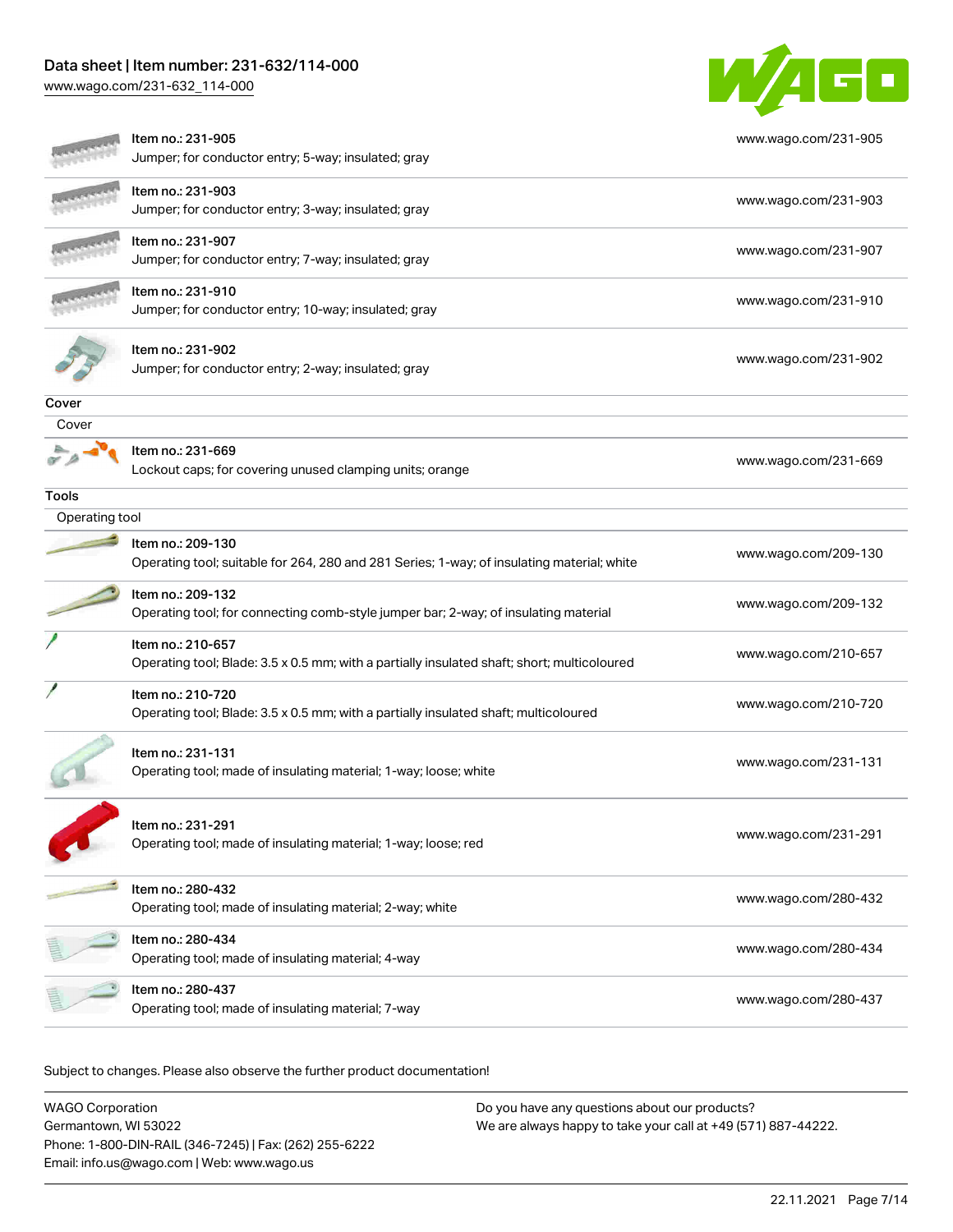# Data sheet | Item number: 231-632/114-000

[www.wago.com/231-632\\_114-000](http://www.wago.com/231-632_114-000)



| Item no.: 280-440<br>www.wago.com/280-440<br>Operating tool; made of insulating material; 10-way<br>Item no.: 280-435<br>www.wago.com/280-435<br>Operating tool; made of insulating material; 5-way; gray<br>Item no.: 280-436<br>www.wago.com/280-436<br>Operating tool; made of insulating material; 6-way<br>Item no.: 280-438<br>www.wago.com/280-438<br>Operating tool; made of insulating material; 8-way<br>Item no.: 280-433<br>www.wago.com/280-433<br>Operating tool; made of insulating material; 3-way<br>Insulations stops<br>Insulation stop<br>Item no.: 231-672<br>www.wago.com/231-672<br>Insulation stop; 0.75 - 1 mm <sup>2</sup> ; dark gray<br>Item no.: 231-670<br>www.wago.com/231-670<br>Insulation stop; 0.08-0.2 mm <sup>2</sup> / 0.2 mm <sup>2</sup> "s"; white<br>Item no.: 231-671<br>www.wago.com/231-671<br>Insulation stop; 0.25 - 0.5 mm <sup>2</sup> ; light gray<br>Strain relief<br>Strain relief housing<br>Item no.: 232-632<br>www.wago.com/232-632<br>Strain relief housing; orange<br>Marking accessories<br>Marking strip<br>Item no.: 210-331/508-103<br>www.wago.com/210-331<br>Marking strips; as a DIN A4 sheet; MARKED; 1-12 (200x); Height of marker strip: 2.3 mm/0.091 in; Strip<br>/508-103<br>length 182 mm; Horizontal marking; Self-adhesive; white<br>Item no.: 210-331/508-104<br>www.wago.com/210-331<br>Marking strips; as a DIN A4 sheet; MARKED; 13-24 (200x); Height of marker strip: 2.3 mm/0.091 in; Strip<br>/508-104<br>length 182 mm; Horizontal marking; Self-adhesive; white<br>Item no.: 210-332/508-202<br>www.wago.com/210-332<br>Marking strips; as a DIN A4 sheet; MARKED; 1-16 (160x); Height of marker strip: 3 mm; Strip length 182<br>/508-202<br>mm; Horizontal marking; Self-adhesive; white<br>Item no.: 210-332/508-204 |  |  |
|-----------------------------------------------------------------------------------------------------------------------------------------------------------------------------------------------------------------------------------------------------------------------------------------------------------------------------------------------------------------------------------------------------------------------------------------------------------------------------------------------------------------------------------------------------------------------------------------------------------------------------------------------------------------------------------------------------------------------------------------------------------------------------------------------------------------------------------------------------------------------------------------------------------------------------------------------------------------------------------------------------------------------------------------------------------------------------------------------------------------------------------------------------------------------------------------------------------------------------------------------------------------------------------------------------------------------------------------------------------------------------------------------------------------------------------------------------------------------------------------------------------------------------------------------------------------------------------------------------------------------------------------------------------------------------------------------------------------------------------------------------------------------------------------------------------|--|--|
|                                                                                                                                                                                                                                                                                                                                                                                                                                                                                                                                                                                                                                                                                                                                                                                                                                                                                                                                                                                                                                                                                                                                                                                                                                                                                                                                                                                                                                                                                                                                                                                                                                                                                                                                                                                                           |  |  |
|                                                                                                                                                                                                                                                                                                                                                                                                                                                                                                                                                                                                                                                                                                                                                                                                                                                                                                                                                                                                                                                                                                                                                                                                                                                                                                                                                                                                                                                                                                                                                                                                                                                                                                                                                                                                           |  |  |
|                                                                                                                                                                                                                                                                                                                                                                                                                                                                                                                                                                                                                                                                                                                                                                                                                                                                                                                                                                                                                                                                                                                                                                                                                                                                                                                                                                                                                                                                                                                                                                                                                                                                                                                                                                                                           |  |  |
|                                                                                                                                                                                                                                                                                                                                                                                                                                                                                                                                                                                                                                                                                                                                                                                                                                                                                                                                                                                                                                                                                                                                                                                                                                                                                                                                                                                                                                                                                                                                                                                                                                                                                                                                                                                                           |  |  |
|                                                                                                                                                                                                                                                                                                                                                                                                                                                                                                                                                                                                                                                                                                                                                                                                                                                                                                                                                                                                                                                                                                                                                                                                                                                                                                                                                                                                                                                                                                                                                                                                                                                                                                                                                                                                           |  |  |
|                                                                                                                                                                                                                                                                                                                                                                                                                                                                                                                                                                                                                                                                                                                                                                                                                                                                                                                                                                                                                                                                                                                                                                                                                                                                                                                                                                                                                                                                                                                                                                                                                                                                                                                                                                                                           |  |  |
|                                                                                                                                                                                                                                                                                                                                                                                                                                                                                                                                                                                                                                                                                                                                                                                                                                                                                                                                                                                                                                                                                                                                                                                                                                                                                                                                                                                                                                                                                                                                                                                                                                                                                                                                                                                                           |  |  |
|                                                                                                                                                                                                                                                                                                                                                                                                                                                                                                                                                                                                                                                                                                                                                                                                                                                                                                                                                                                                                                                                                                                                                                                                                                                                                                                                                                                                                                                                                                                                                                                                                                                                                                                                                                                                           |  |  |
|                                                                                                                                                                                                                                                                                                                                                                                                                                                                                                                                                                                                                                                                                                                                                                                                                                                                                                                                                                                                                                                                                                                                                                                                                                                                                                                                                                                                                                                                                                                                                                                                                                                                                                                                                                                                           |  |  |
|                                                                                                                                                                                                                                                                                                                                                                                                                                                                                                                                                                                                                                                                                                                                                                                                                                                                                                                                                                                                                                                                                                                                                                                                                                                                                                                                                                                                                                                                                                                                                                                                                                                                                                                                                                                                           |  |  |
|                                                                                                                                                                                                                                                                                                                                                                                                                                                                                                                                                                                                                                                                                                                                                                                                                                                                                                                                                                                                                                                                                                                                                                                                                                                                                                                                                                                                                                                                                                                                                                                                                                                                                                                                                                                                           |  |  |
|                                                                                                                                                                                                                                                                                                                                                                                                                                                                                                                                                                                                                                                                                                                                                                                                                                                                                                                                                                                                                                                                                                                                                                                                                                                                                                                                                                                                                                                                                                                                                                                                                                                                                                                                                                                                           |  |  |
|                                                                                                                                                                                                                                                                                                                                                                                                                                                                                                                                                                                                                                                                                                                                                                                                                                                                                                                                                                                                                                                                                                                                                                                                                                                                                                                                                                                                                                                                                                                                                                                                                                                                                                                                                                                                           |  |  |
|                                                                                                                                                                                                                                                                                                                                                                                                                                                                                                                                                                                                                                                                                                                                                                                                                                                                                                                                                                                                                                                                                                                                                                                                                                                                                                                                                                                                                                                                                                                                                                                                                                                                                                                                                                                                           |  |  |
|                                                                                                                                                                                                                                                                                                                                                                                                                                                                                                                                                                                                                                                                                                                                                                                                                                                                                                                                                                                                                                                                                                                                                                                                                                                                                                                                                                                                                                                                                                                                                                                                                                                                                                                                                                                                           |  |  |
|                                                                                                                                                                                                                                                                                                                                                                                                                                                                                                                                                                                                                                                                                                                                                                                                                                                                                                                                                                                                                                                                                                                                                                                                                                                                                                                                                                                                                                                                                                                                                                                                                                                                                                                                                                                                           |  |  |
|                                                                                                                                                                                                                                                                                                                                                                                                                                                                                                                                                                                                                                                                                                                                                                                                                                                                                                                                                                                                                                                                                                                                                                                                                                                                                                                                                                                                                                                                                                                                                                                                                                                                                                                                                                                                           |  |  |
|                                                                                                                                                                                                                                                                                                                                                                                                                                                                                                                                                                                                                                                                                                                                                                                                                                                                                                                                                                                                                                                                                                                                                                                                                                                                                                                                                                                                                                                                                                                                                                                                                                                                                                                                                                                                           |  |  |
|                                                                                                                                                                                                                                                                                                                                                                                                                                                                                                                                                                                                                                                                                                                                                                                                                                                                                                                                                                                                                                                                                                                                                                                                                                                                                                                                                                                                                                                                                                                                                                                                                                                                                                                                                                                                           |  |  |
|                                                                                                                                                                                                                                                                                                                                                                                                                                                                                                                                                                                                                                                                                                                                                                                                                                                                                                                                                                                                                                                                                                                                                                                                                                                                                                                                                                                                                                                                                                                                                                                                                                                                                                                                                                                                           |  |  |
|                                                                                                                                                                                                                                                                                                                                                                                                                                                                                                                                                                                                                                                                                                                                                                                                                                                                                                                                                                                                                                                                                                                                                                                                                                                                                                                                                                                                                                                                                                                                                                                                                                                                                                                                                                                                           |  |  |

WAGO Corporation Germantown, WI 53022 Phone: 1-800-DIN-RAIL (346-7245) | Fax: (262) 255-6222 Email: info.us@wago.com | Web: www.wago.us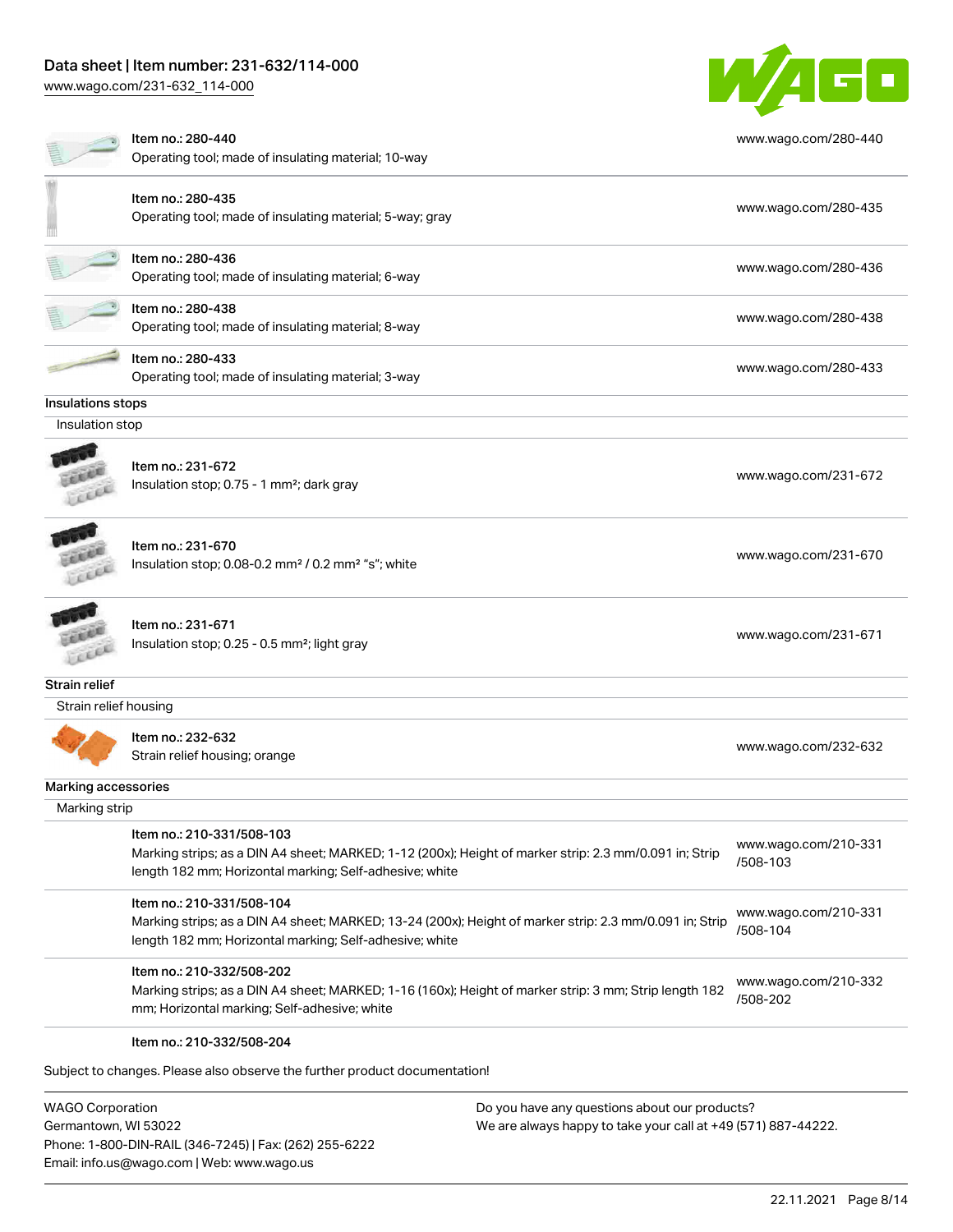

|                 | Marking strips; as a DIN A4 sheet; MARKED; 17-32 (160x); Height of marker strip: 3 mm; Strip length<br>182 mm; Horizontal marking; Self-adhesive; white                              | www.wago.com/210-332<br>/508-204 |
|-----------------|--------------------------------------------------------------------------------------------------------------------------------------------------------------------------------------|----------------------------------|
|                 | Item no.: 210-332/508-206<br>Marking strips; as a DIN A4 sheet; MARKED; 33-48 (160x); Height of marker strip: 3 mm; Strip length<br>182 mm; Horizontal marking; Self-adhesive; white | www.wago.com/210-332<br>/508-206 |
|                 | Item no.: 210-332/508-205<br>Marking strips; as a DIN A4 sheet; MARKED; 1-32 (80x); Height of marker strip: 3 mm; Strip length 182<br>mm; Horizontal marking; Self-adhesive; white   | www.wago.com/210-332<br>/508-205 |
| Coding          |                                                                                                                                                                                      |                                  |
| Coding          |                                                                                                                                                                                      |                                  |
|                 | Item no.: 231-129<br>Coding key; snap-on type; light gray                                                                                                                            | www.wago.com/231-129             |
| <b>Ferrules</b> |                                                                                                                                                                                      |                                  |
| Ferrule         |                                                                                                                                                                                      |                                  |
|                 | Item no.: 216-101<br>Ferrule; Sleeve for 0.5 mm <sup>2</sup> / AWG 22; uninsulated; electro-tin plated; silver-colored                                                               | www.wago.com/216-101             |
| Ť.              | Item no.: 216-104<br>Ferrule; Sleeve for 1.5 mm <sup>2</sup> / AWG 16; uninsulated; electro-tin plated; silver-colored                                                               | www.wago.com/216-104             |
|                 | Item no.: 216-106<br>Ferrule; Sleeve for 2.5 mm <sup>2</sup> / AWG 14; uninsulated; electro-tin plated; silver-colored                                                               | www.wago.com/216-106             |
|                 | Item no.: 216-102<br>Ferrule; Sleeve for 0.75 mm <sup>2</sup> / AWG 20; uninsulated; electro-tin plated; silver-colored                                                              | www.wago.com/216-102             |
|                 | Item no.: 216-103<br>Ferrule; Sleeve for 1 mm <sup>2</sup> / AWG 18; uninsulated; electro-tin plated                                                                                 | www.wago.com/216-103             |
| ĵ.              | Item no.: 216-123<br>Ferrule; Sleeve for 1 mm <sup>2</sup> / AWG 18; uninsulated; electro-tin plated; silver-colored                                                                 | www.wago.com/216-123             |
|                 | Item no.: 216-122<br>Ferrule; Sleeve for 0.75 mm <sup>2</sup> / AWG 20; uninsulated; electro-tin plated; silver-colored                                                              | www.wago.com/216-122             |
|                 | Item no.: 216-124<br>Ferrule; Sleeve for 1.5 mm <sup>2</sup> / AWG 16; uninsulated; electro-tin plated                                                                               | www.wago.com/216-124             |
|                 | Item no.: 216-142<br>Ferrule; Sleeve for 0.75 mm <sup>2</sup> / 18 AWG; uninsulated; electro-tin plated; electrolytic copper; gastight<br>crimped; acc. to DIN 46228, Part 1/08.92   | www.wago.com/216-142             |
|                 | Item no.: 216-132<br>Ferrule; Sleeve for 0.34 mm <sup>2</sup> / AWG 24; uninsulated; electro-tin plated                                                                              | www.wago.com/216-132             |
|                 | Item no.: 216-121<br>Ferrule; Sleeve for 0.5 mm <sup>2</sup> / AWG 22; uninsulated; electro-tin plated; silver-colored                                                               | www.wago.com/216-121             |
|                 | Item no.: 216-143                                                                                                                                                                    |                                  |

Subject to changes. Please also observe the further product documentation!

WAGO Corporation Germantown, WI 53022 Phone: 1-800-DIN-RAIL (346-7245) | Fax: (262) 255-6222 Email: info.us@wago.com | Web: www.wago.us Do you have any questions about our products? We are always happy to take your call at +49 (571) 887-44222.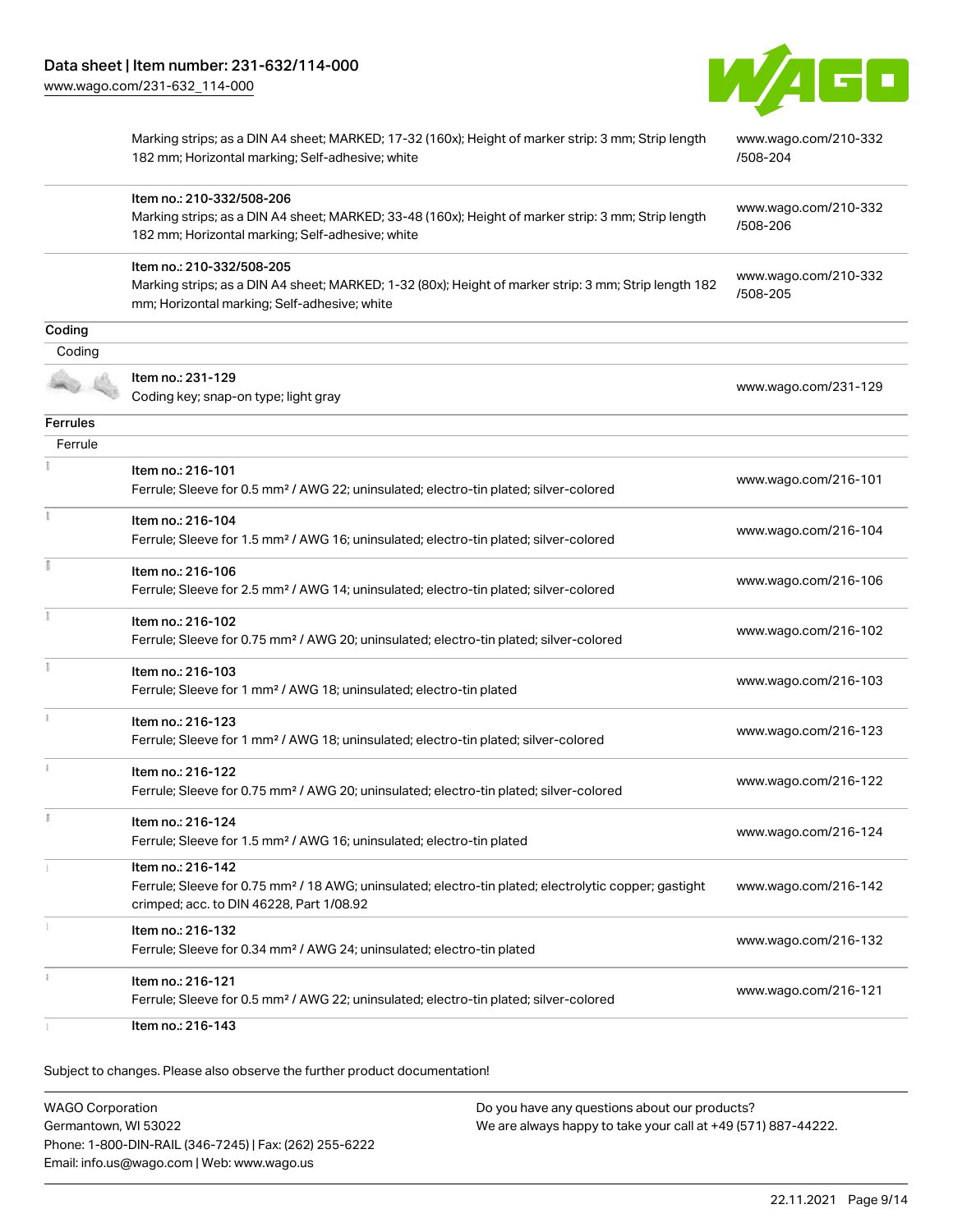Email: info.us@wago.com | Web: www.wago.us

[www.wago.com/231-632\\_114-000](http://www.wago.com/231-632_114-000)



|   | Ferrule; Sleeve for 1 mm <sup>2</sup> / AWG 18; uninsulated; electro-tin plated; electrolytic copper; gastight<br>crimped; acc. to DIN 46228, Part 1/08.92                                              |                                                                                                                | www.wago.com/216-143 |
|---|---------------------------------------------------------------------------------------------------------------------------------------------------------------------------------------------------------|----------------------------------------------------------------------------------------------------------------|----------------------|
| 1 | Item no.: 216-131<br>Ferrule; Sleeve for 0.25 mm <sup>2</sup> / AWG 24; uninsulated; electro-tin plated; silver-colored                                                                                 |                                                                                                                | www.wago.com/216-131 |
|   | Item no.: 216-141<br>Ferrule; Sleeve for 0.5 mm <sup>2</sup> / 20 AWG; uninsulated; electro-tin plated; electrolytic copper; gastight<br>crimped; acc. to DIN 46228, Part 1/08.92                       |                                                                                                                | www.wago.com/216-141 |
|   | Item no.: 216-152<br>Ferrule; Sleeve for 0.34 mm <sup>2</sup> / AWG 24; uninsulated; electro-tin plated                                                                                                 |                                                                                                                | www.wago.com/216-152 |
|   | Item no.: 216-203<br>Ferrule; Sleeve for 1 mm <sup>2</sup> / AWG 18; insulated; electro-tin plated; red                                                                                                 |                                                                                                                | www.wago.com/216-203 |
|   | Item no.: 216-202<br>Ferrule; Sleeve for 0.75 mm <sup>2</sup> / 18 AWG; insulated; electro-tin plated; gray                                                                                             |                                                                                                                | www.wago.com/216-202 |
|   | Item no.: 216-151<br>Ferrule; Sleeve for 0.25 mm <sup>2</sup> / AWG 24; uninsulated; electro-tin plated                                                                                                 |                                                                                                                | www.wago.com/216-151 |
|   | Item no.: 216-204<br>Ferrule; Sleeve for 1.5 mm <sup>2</sup> / AWG 16; insulated; electro-tin plated; black                                                                                             |                                                                                                                | www.wago.com/216-204 |
|   | Item no.: 216-144<br>Ferrule; Sleeve for 1.5 mm <sup>2</sup> / AWG 16; uninsulated; electro-tin plated; electrolytic copper; gastight<br>crimped; acc. to DIN 46228, Part 1/08.92; silver-colored       |                                                                                                                | www.wago.com/216-144 |
|   | Item no.: 216-201<br>Ferrule; Sleeve for 0.5 mm <sup>2</sup> / 20 AWG; insulated; electro-tin plated; white                                                                                             |                                                                                                                | www.wago.com/216-201 |
|   | Item no.: 216-223<br>Ferrule; Sleeve for 1 mm <sup>2</sup> / AWG 18; insulated; electro-tin plated; red                                                                                                 |                                                                                                                | www.wago.com/216-223 |
|   | Item no.: 216-241<br>Ferrule; Sleeve for 0.5 mm <sup>2</sup> / 20 AWG; insulated; electro-tin plated; electrolytic copper; gastight<br>crimped; acc. to DIN 46228, Part 4/09.90; white                  |                                                                                                                | www.wago.com/216-241 |
|   | Item no.: 216-242<br>Ferrule; Sleeve for 0.75 mm <sup>2</sup> / 18 AWG; insulated; electro-tin plated; electrolytic copper; gastight<br>crimped; acc. to DIN 46228, Part 4/09.90; gray                  |                                                                                                                | www.wago.com/216-242 |
|   | Item no.: 216-222<br>Ferrule; Sleeve for 0.75 mm <sup>2</sup> / 18 AWG; insulated; electro-tin plated; gray                                                                                             |                                                                                                                | www.wago.com/216-222 |
|   | Item no.: 216-221<br>Ferrule; Sleeve for 0.5 mm <sup>2</sup> / 20 AWG; insulated; electro-tin plated; white                                                                                             |                                                                                                                | www.wago.com/216-221 |
|   | Item no.: 216-224<br>Ferrule; Sleeve for 1.5 mm <sup>2</sup> / AWG 16; insulated; electro-tin plated; black                                                                                             |                                                                                                                | www.wago.com/216-224 |
|   | Item no.: 216-243<br>Ferrule; Sleeve for 1 mm <sup>2</sup> / AWG 18; insulated; electro-tin plated; electrolytic copper; gastight crimped; www.wago.com/216-243<br>acc. to DIN 46228, Part 4/09.90; red |                                                                                                                |                      |
|   | Item no.: 216-244<br>Ferrule; Sleeve for 1.5 mm <sup>2</sup> / AWG 16; insulated; electro-tin plated; electrolytic copper; gastight                                                                     |                                                                                                                | www.wago.com/216-244 |
|   | Subject to changes. Please also observe the further product documentation!                                                                                                                              |                                                                                                                |                      |
|   | <b>WAGO Corporation</b><br>Germantown, WI 53022<br>Phone: 1-800-DIN-RAIL (346-7245)   Fax: (262) 255-6222                                                                                               | Do you have any questions about our products?<br>We are always happy to take your call at +49 (571) 887-44222. |                      |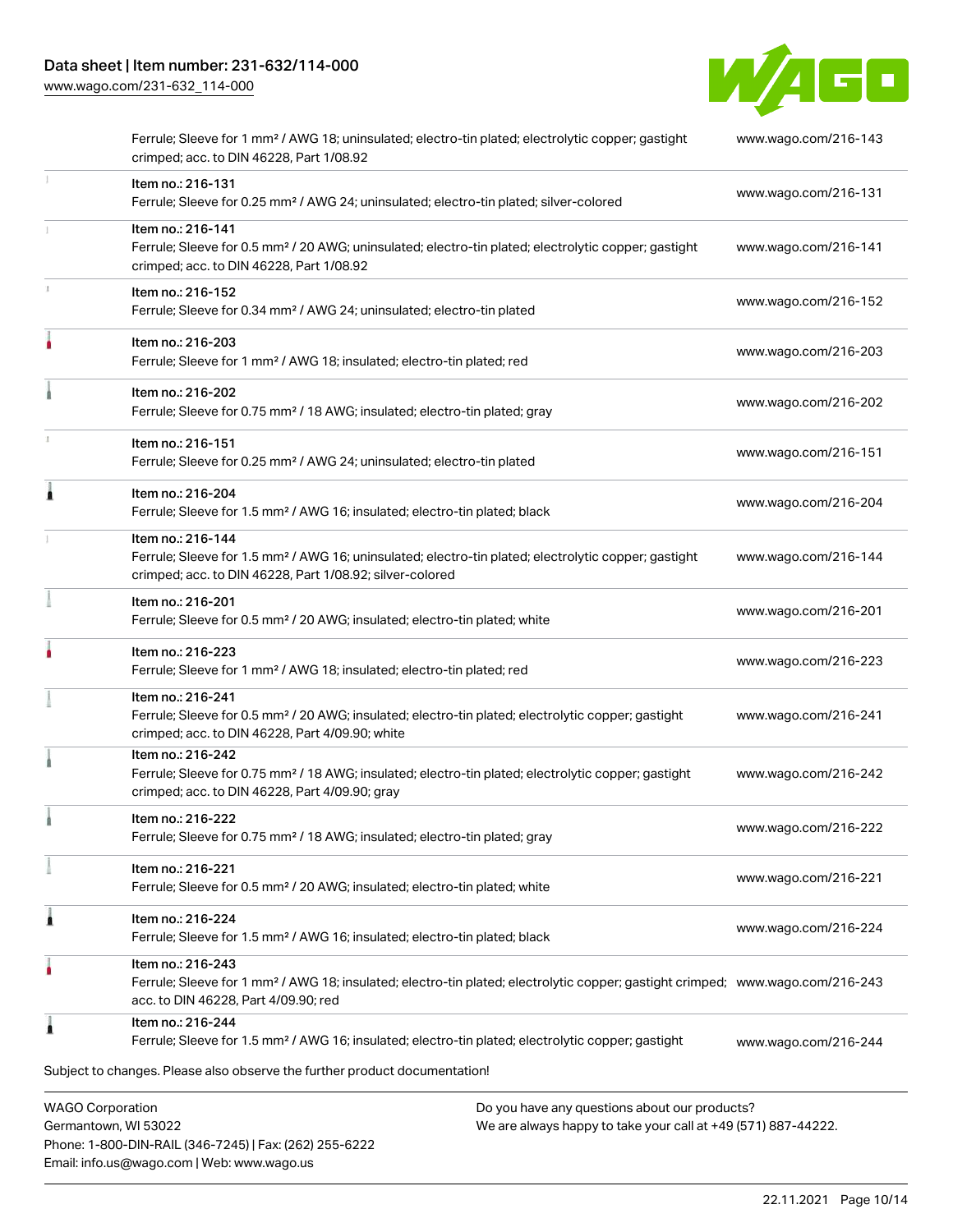[www.wago.com/231-632\\_114-000](http://www.wago.com/231-632_114-000)



crimped; acc. to DIN 46228, Part 4/09.90; black

|  | Item no.: 216-263                                                                                                                          |                      |
|--|--------------------------------------------------------------------------------------------------------------------------------------------|----------------------|
|  | Ferrule; Sleeve for 1 mm <sup>2</sup> / AWG 18; insulated; electro-tin plated; electrolytic copper; gastight crimped; www.wago.com/216-263 |                      |
|  | acc. to DIN 46228, Part 4/09.90; red                                                                                                       |                      |
|  | Item no.: 216-264                                                                                                                          |                      |
|  | Ferrule; Sleeve for 1.5 mm <sup>2</sup> / AWG 16; insulated; electro-tin plated; electrolytic copper; gastight                             | www.wago.com/216-264 |
|  | crimped; acc. to DIN 46228, Part 4/09.90; black                                                                                            |                      |
|  | Item no.: 216-284                                                                                                                          |                      |
|  | Ferrule; Sleeve for 1.5 mm <sup>2</sup> / AWG 16; insulated; electro-tin plated; electrolytic copper; gastight                             | www.wago.com/216-284 |
|  | crimped; acc. to DIN 46228, Part 4/09.90; black                                                                                            |                      |
|  | Item no.: 216-262                                                                                                                          |                      |
|  | Ferrule; Sleeve for 0.75 mm <sup>2</sup> / 18 AWG; insulated; electro-tin plated; electrolytic copper; gastight                            | www.wago.com/216-262 |
|  | crimped; acc. to DIN 46228, Part 4/09.90; gray                                                                                             |                      |
|  | Item no.: 216-301                                                                                                                          |                      |
|  | Ferrule; Sleeve for 0.25 mm <sup>2</sup> / AWG 24; insulated; electro-tin plated; yellow                                                   | www.wago.com/216-301 |
|  | Item no.: 216-321                                                                                                                          |                      |
|  | Ferrule; Sleeve for 0.25 mm <sup>2</sup> / AWG 24; insulated; electro-tin plated; yellow                                                   | www.wago.com/216-321 |
|  | Item no.: 216-322                                                                                                                          |                      |
|  | Ferrule; Sleeve for 0.34 mm <sup>2</sup> / 22 AWG; insulated; electro-tin plated; green                                                    | www.wago.com/216-322 |
|  | Item no.: 216-302                                                                                                                          |                      |
|  | Ferrule; Sleeve for 0.34 mm <sup>2</sup> / 22 AWG; insulated; electro-tin plated; light turquoise                                          | www.wago.com/216-302 |
|  |                                                                                                                                            |                      |

### **Downloads**

Documentation

| 2019 Apr 3 | pdf<br>2.0 MB | Download |
|------------|---------------|----------|
|            |               |          |
|            |               |          |
|            |               |          |
|            | <b>URL</b>    | Download |
|            |               |          |
|            | <b>URL</b>    | Download |
|            |               |          |

## Environmental Product Compliance

#### Compliance Search

Subject to changes. Please also observe the further product documentation!

WAGO Corporation Germantown, WI 53022 Phone: 1-800-DIN-RAIL (346-7245) | Fax: (262) 255-6222 Email: info.us@wago.com | Web: www.wago.us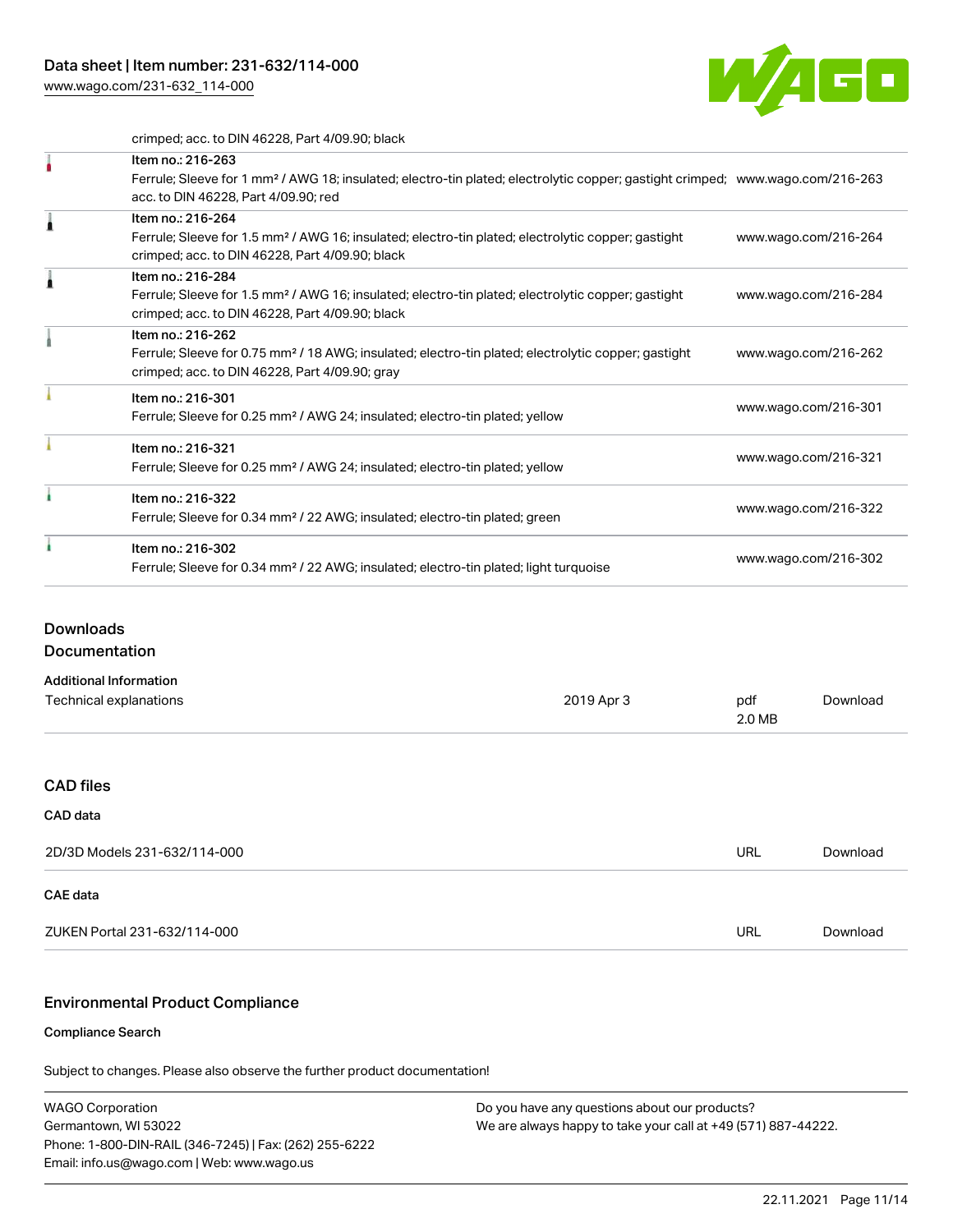

URL [Download](https://www.wago.com/global/d/ComplianceLinkMediaContainer_231-632_114-000)

Environmental Product Compliance 231-632/114-000 1-conductor male connector; CAGE CLAMP®; 2.5 mm²; Pin spacing 5.08 mm; 2-pole; Snap-in flange; 2,50 mm²; orange

### Installation Notes

#### Application



Male connector, with snap-in flanges, for feedthrough applications, for 0.5 … 2.5 mm plate thickness



Inserting a conductor via 3.5 mm screwdriver – CAGE CLAMP® actuation parallel to conductor entry.



Inserting a conductor via 3.5 mm screwdriver – CAGE CLAMP® actuation perpendicular to conductor entry.



Inserting a conductor into CAGE CLAMP® unit via operating lever (231-291).

Subject to changes. Please also observe the further product documentation!

WAGO Corporation Germantown, WI 53022 Phone: 1-800-DIN-RAIL (346-7245) | Fax: (262) 255-6222 Email: info.us@wago.com | Web: www.wago.us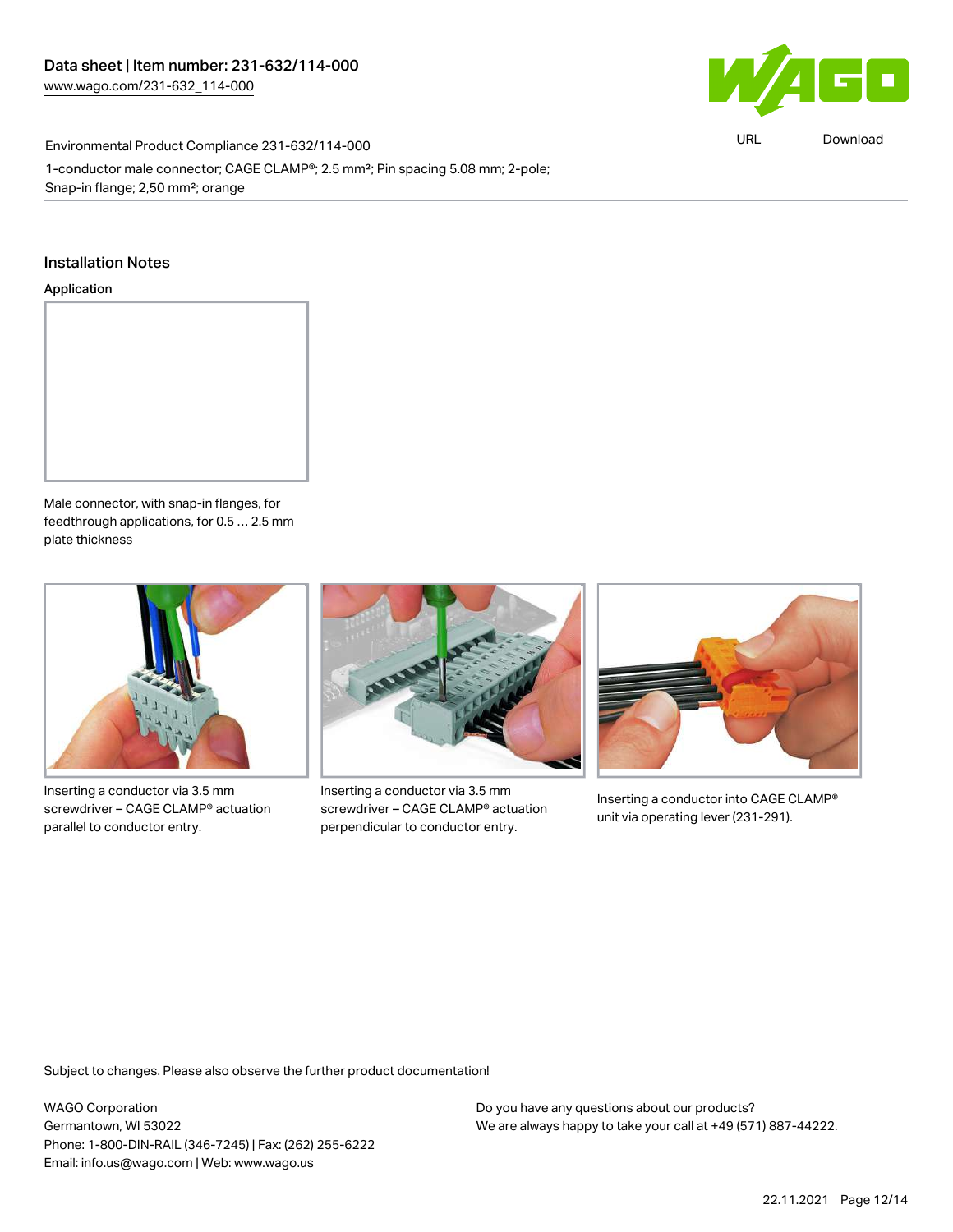



Inserting a conductor via operating tool.

Coding



Coding a male header – fitting coding key(s).



Testing – female connector with CAGE CLAMP®

Integrated test ports for testing perpendicular to conductor entry via 2 or 2.3 mm Ø test plug

#### Installation

Subject to changes. Please also observe the further product documentation!

WAGO Corporation Germantown, WI 53022 Phone: 1-800-DIN-RAIL (346-7245) | Fax: (262) 255-6222 Email: info.us@wago.com | Web: www.wago.us